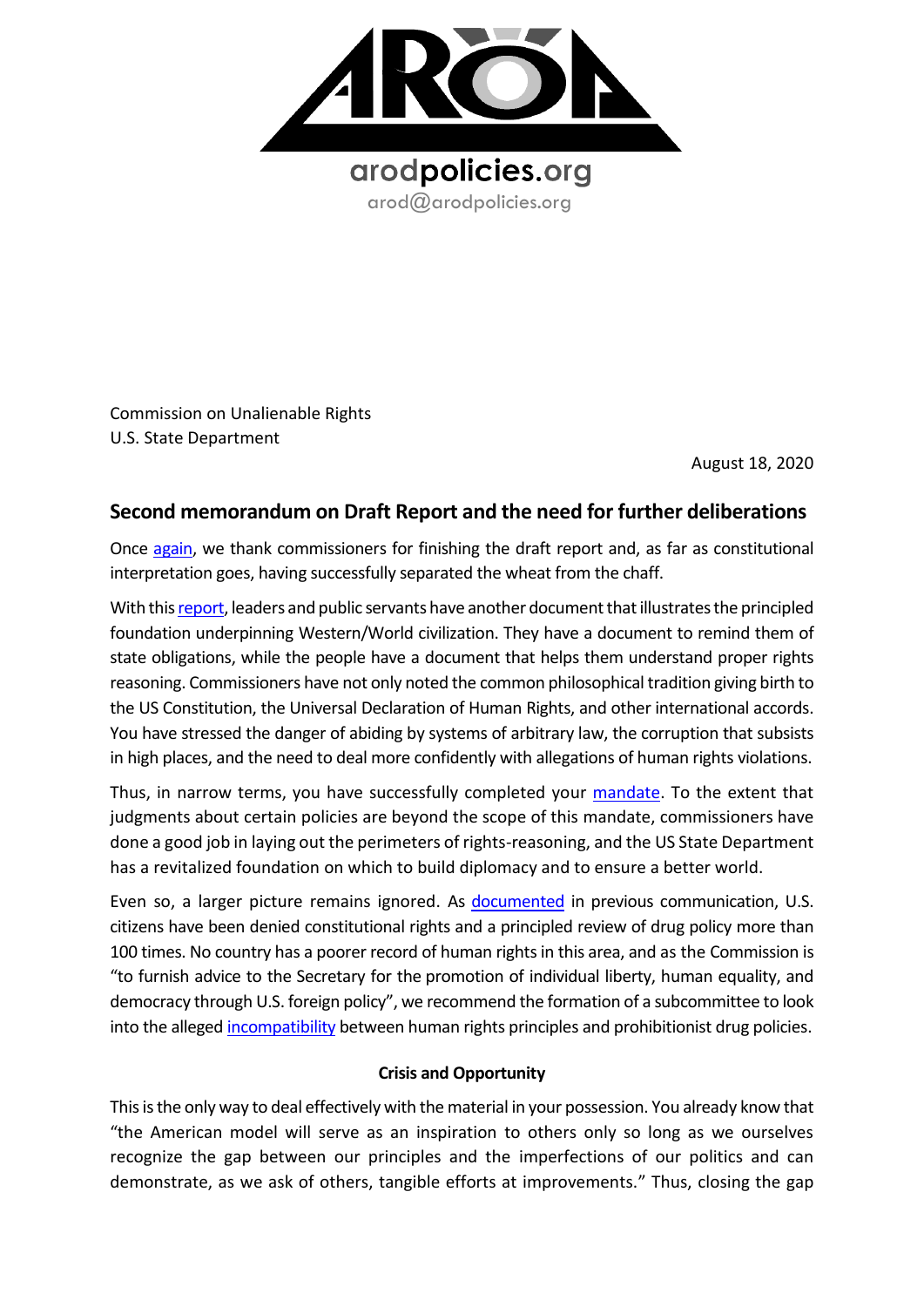

between theory and practice is of utmost importance, and lest commissioners can find defects in the rights-reasoning, the matter should be dealt with swiftly both nationally and internationally.

There are good reasons for this. As noted by the Secretary of state, we have not only arrived at a crisis in the human rights project, but at a crisis in our culture. Nationally, the social upheaval troubling America can be argued to be a result of deep-seated injustice, of a 50-year systemic incentive to ignore [legitimate](https://8c75b10d-e0b1-4d25-99ed-609c80001c6c.filesusr.com/ugd/a479b9_27c6a15fa27745cc89d6280133087a0b.pdf) rights-claims, whereas internationally China and other countries have been attacking the foundations and premises of the modern human rights project.

In the spirit of collectivism, these countries use a right to development to trample individual rights. From a constitutional perspective, this makes no sense, but the moral standing of America's rights-tradition is in decline. As noted by the Commission, internally, it has been "attacked by the silent artillery of time", while other nations have been quick to charge that the US government's domestic failures destroy its standing to defend universal human rights.

This crisis, then, can only be remedied by further deliberation. Not only did hypocrisy and double standards among western nations ensure the rise of fascism and communism. It is the same double standards that ensure the proliferation of prohibitionist drug policies today, and now that commissioners have strengthened the principled foundation for the rule of law, the US State Department should delve into this [bit.](https://8c75b10d-e0b1-4d25-99ed-609c80001c6c.filesusr.com/ugd/a479b9_9919d39084a6437c9d3ce526787aeb2d.pdf)

After all, what tyrants truly fear is the ideals, values and principles that gave birth to this great *land. There is no greater threat to oppressive regimes than that of a good example, and to the extent that America deals with her own issues, other nations can be expected to follow.*

We therefore ask the secretary to establish a subcommittee to carry out assigned responsibilities. In a time where international bodies are [failing](https://8c75b10d-e0b1-4d25-99ed-609c80001c6c.filesusr.com/ugd/a479b9_dcf552946b784c98af9331ab70c05c50.pdf) and [failing,](https://8c75b10d-e0b1-4d25-99ed-609c80001c6c.filesusr.com/ugd/a479b9_62645813ff3e43f0806752a0b7871456.pdf) millions are looking to the United States as a beacon of hope and encouragement, and a continued failure to deal with th[e problem](https://8c75b10d-e0b1-4d25-99ed-609c80001c6c.filesusr.com/ugd/a479b9_70bfd29de0a44c35a690a9038fe025b0.pdf) of arbitrary persecution can only undermine the global human rights project. Hence, to complete its mandate, the Commission should prepare a report which also includes this important issue.

While commissioners avoid judgement on policy issues, several problematic areas are already cited. The migration of people, global pandemics, Beijing's social credit system, emerging technologies, as well as the rise of human rights violations by non-state organizations, is observed as daunting challenges to human rights. We agree, but object that drug policy is not mentioned.

This is anachronistic. The last ten years, the UN drug control conventions have gone from being interpreted in light of a drug free ideal (and prohibition as a sensible venture) to accepting realities on the ground and the intention to protect the health and welfare of mankind. Building upon this shift, the problematic relationship between drug policy and constitutional principles deserves due attention. Canada and other nations are increasingly relying on human rights conventions to justify a regulation of drug markets, and the United States has a wonderful opportunity to redeem itself.

## **Facing mistakes**

We say "redeem", as the US government for more than a century has used its might to advocate prohibitionist policies. Without this pressure, the UN drug control conventions